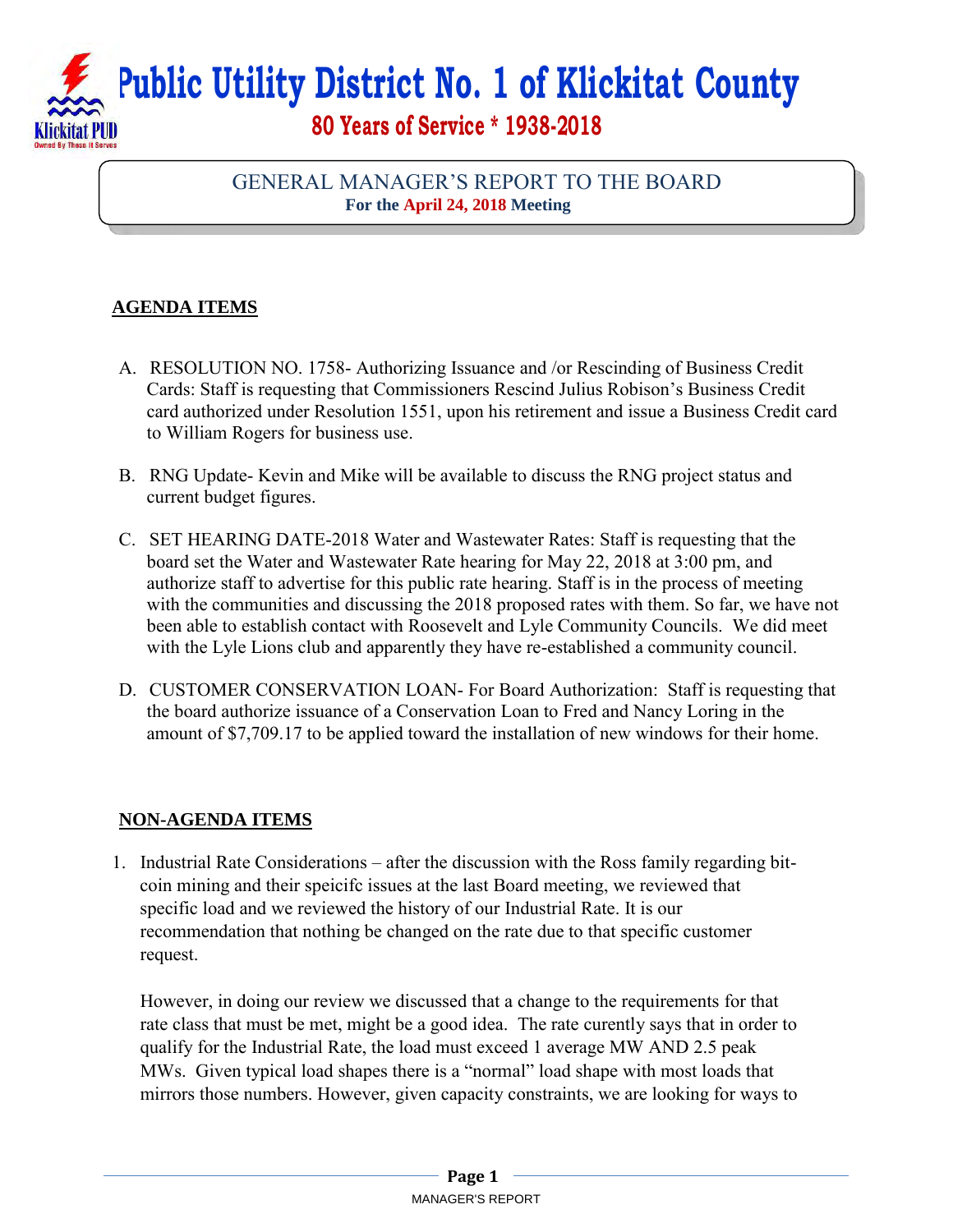flatten our load shape, and hence reduce our wholesale demand costs. This load requirement does not help with that goal.

I think that we should consider changing the rate requirements to 2 average MWs OR 2.5 peak MWs. This more closely mirrors load shapes that benefit our system and I believe in the future, more and more customers will be looking to "flatten" their load shapes and this would reflect that goal. This would give a larger load that is flat, but does not quite reach 2.5 MW peak the ability to receive a lower negotiated rate. Given the benefits to our system and our costs, I believe this could provide mutual benefits to existing as well as new customers. The previous rate also considered loads served at primary voltage as part of the requirement and I think we should disucss this as well, although I have not thought that part through thoroughly yet.

- 2. Staffing Plan Update We posted the first two positions to start on our process and I anticipate that the major portion of the open positions will be posted in the next 3 weeks.
- 3. Employee Meetings with the General Manager I am more than half way through my regular meetings with individual departments. Even with the small groups, disucssions have been running about an hour and a half. It feels to me like the meetings have been very beneficial for our staff to be able to talk openly about the utility, issues that our customers bring up with them and other issues they would like to understand. Really valuable to me as well.
- 4. JDPS Meeting Update Miland Walling and Dana Peck are continuing to work on the State "support" meeting scheduled for May  $15<sup>th</sup>$ . Attached is the lastest attendees list. Commissioner Knowles is planning to attend as am I. At this time, I think we are just playing our facilitator's support role.
- 5. Public Power Council Kevin and I toured Scott Corwin, Michael Deen and Lauren Tenney through our LFG facility this week. It was part of their visits with their customers. I didn't have a lot of issues that I haven't already been through with them and it seemed a better use of time than another meeting. They were very impressed with the generation facility and the RNG project.
- 6. Representative McCabe Energy Round Table I participated in what the Represenative called an energy round table this past week. City Counsel members from White Salmon and Bingen, along with the Goldendale Mayor, County economic development staff and Dana Peck were involved. The biggest take away from the meeting is that there is potential for funding available for integration of renewable energy, that may assist us with rebuilds of our LFG generation.